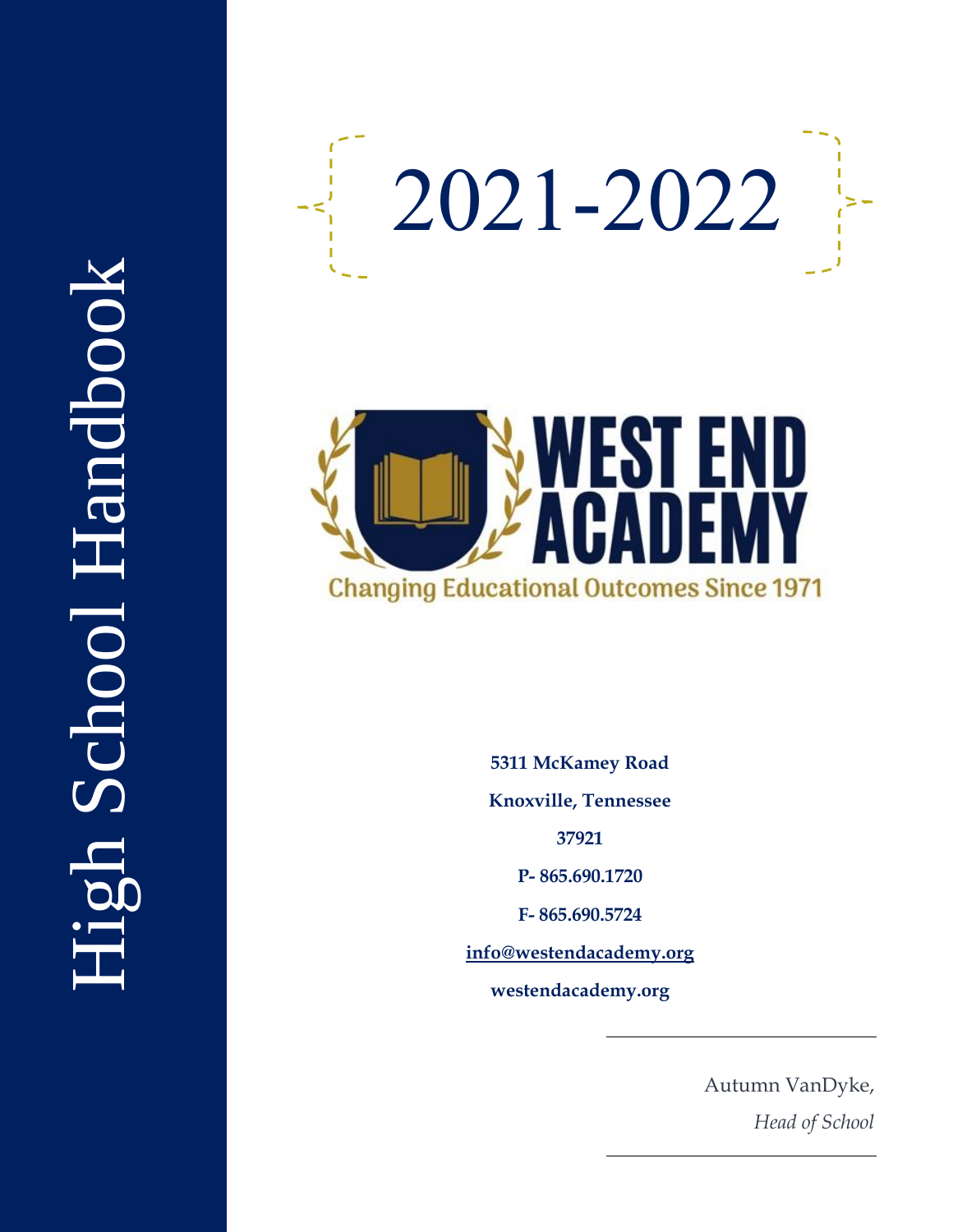# **Table of Contents**

| <b>Mission Statement</b>          | 3              |
|-----------------------------------|----------------|
| <b>Admission Process</b>          | 3              |
| Fee Schedule                      | $\overline{4}$ |
| Damage Clause                     | 4              |
| Code of Conduct                   | 5              |
| <b>Dress Code Policy</b>          | 5              |
| <b>Disciplinary Policy</b>        | 6              |
| <b>Attendance Policy</b>          | 6              |
| <b>Illness Policy</b>             | 7              |
| Late Policy                       | 8              |
| <b>Early Dismissal Policy</b>     | 8              |
| <b>Off-campus/Driving Policy</b>  | 9              |
| <b>Sports Policy</b>              | 9              |
| Smoking/Search of Property Policy | 9              |
| Cell Phone Policy                 | 10             |

| <b>Student Contract</b>        | Appendix $A/11$ |
|--------------------------------|-----------------|
| Field-trip Form                | Appendix $B/12$ |
| Medication Waiver              | Appendix $C/13$ |
| <b>Full TN Code for Search</b> | Appendix $D/14$ |
| Driver Form                    | Appendix $E/15$ |
| Driver Waiver                  | Appendix $F/16$ |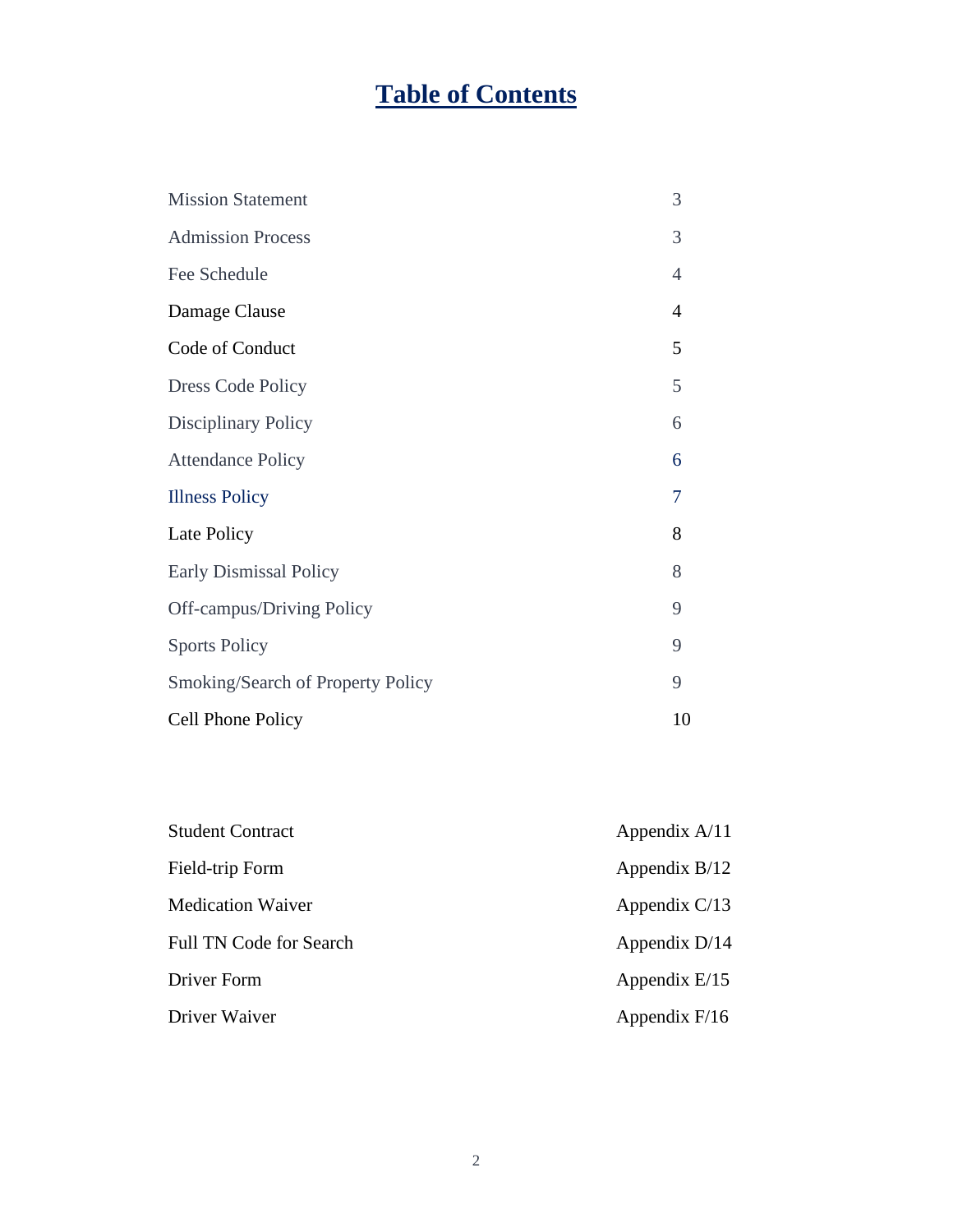## *Mission Statement*

Our school's purpose is to change educational outcomes. Since 1971, West End Academy has helped thousands of children escape from educational disaster. Our mission is to reclaim success and opportunity for students who have encountered frustration and failure in their educational endeavors. Education is not a one-size-fits-all approach and all students are individuals who have unique and specific needs. Over the years, we have learned that students need one thing, a chance. This chance is one to grow and thrive to become successful individuals in all aspects of life. We strive to teach children academically and on the foundation of Christian principles, not only for today, but to give them hope for a future. We desire to bring hope back to the student and their family, as well as provide a platform for the student to build a successful sense of self-worth.

# *Admission Process*

To begin the Admission process, you first will need to call for a consultation with the school principal. It is recommended only the parents/guardians of the student attend the initial consultation, and the prospective student attends the second consultation. If the student comes to the initial consultation, they will be asked to wait in the hallway while the staff and parents/guardians discuss the student's prior school history and the vision for the student's future schooling.

Please attempt to bring the following for the initial consultation so the best decisions can be made on behalf of the student:

- (1) Your child's transcript
- (2) Achievement test scores for all grades
- (3) Any diagnostic evaluations from current & previous schools
- (4) Completed application form (can be turned in later)

All fees are due on or before the student's first day of school at West End Academy, unless otherwise noted. Please see the fee schedule for a listing of all the fees needed for the school year. All forms found in the Appendix of the handout are to be completed on or before the student begins classes at West End Academy.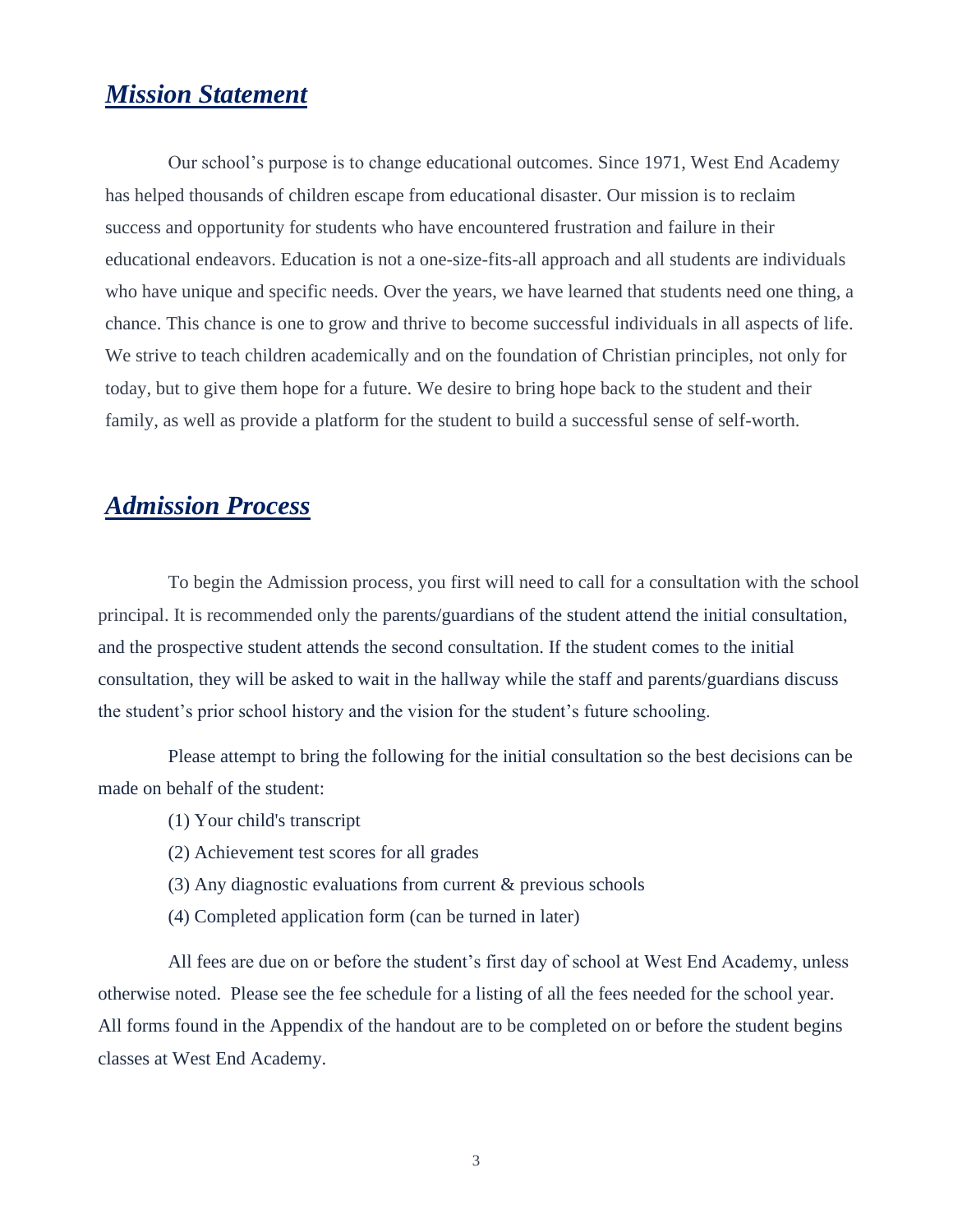Tuition Assistance is available to families who lack the income to send their child to West End Academy. You can find the Tuition Assistance Application in the Admission packet. We will notify you of what we are able to assist you with within two weeks of application. No individual that works directly with your child will view the application. Our financial coordinator is the only one who views this information, and the results are sent directly to you. You will also be required to sign a Tuition Assistance Policy statement. These are expectations to retain Tuition Assistance. These opportunities can be discussed more in-depth during the initial interview. Tuition Assistance through West End Academy is available on a first-come-first-need basis and may not be available later in the school year. It is also not guaranteed all year in the event that expectations to retain tuition assistance are not met.

# *Fee Schedule*

|                                                              | Registration                                             | \$350    | Due August 1/ at enrollment               |
|--------------------------------------------------------------|----------------------------------------------------------|----------|-------------------------------------------|
|                                                              | <b>Book Fee</b>                                          | $$250*$  | Due August 1/ at enrollment               |
|                                                              | <b>Material Fee</b>                                      | \$150    | Due August $1/$ at enrollment             |
|                                                              | <b>Tuition</b>                                           | \$13,650 | For a 10-month school year                |
|                                                              | *Fee is subject to change based on our fees to buy books |          |                                           |
| Tuition may be broken up as follows but <b>not</b> prorated: |                                                          |          |                                           |
|                                                              | Monthly                                                  | \$1,365  | Due the $1st$ of each month/at enrollment |
|                                                              | Bi-annually                                              | \$6,825  | Due August $1st$ and January $1st$        |
|                                                              |                                                          |          |                                           |

Annually  $$ 12,285$  Due August 1<sup>st</sup> (5% discount)

Tuition Assistance applicants are not eligible for bi-annual or annual payments or any other discounts.

# *Damage Clause*

If any student causes damage to any part of West End Academy exceeding \$150 in repairs, an invoice will be sent home for the damage. Also, we currently have light colored carpet in our junior and senior high classrooms so all drinks must be in a non-spill cup, with the exception of water. A coffee cup with a lid or a drink from a restaurant with a straw do not qualify as a non-spill container. The cup must be able to be turned completely upside down and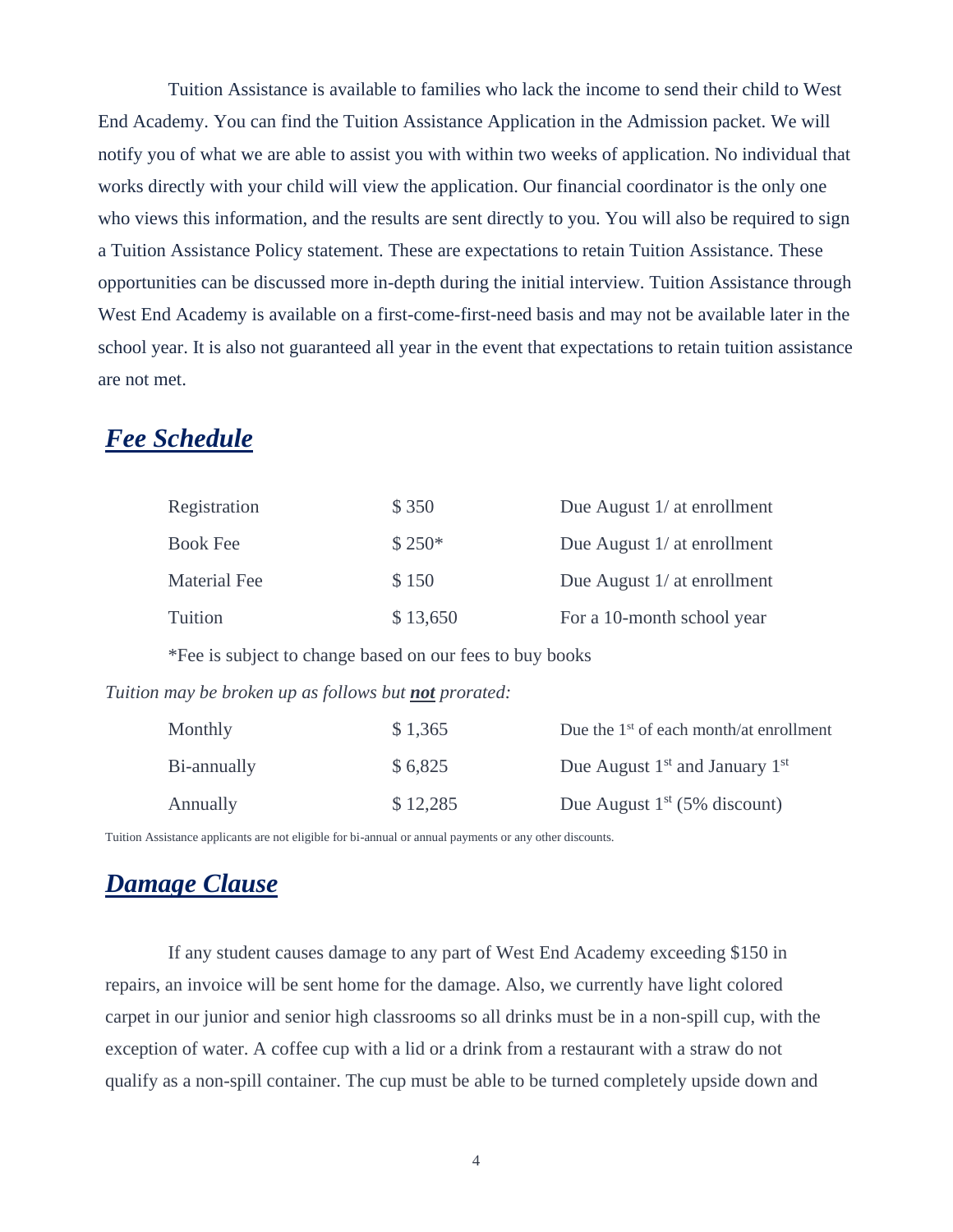not leak. Any drinks with a screw-on lid are the responsibility of the student to keep closed and not allow to be spilled.

# *Code of Conduct*

Students are expected to respect themselves, other fellow students, and the teachers and staff of West End Academy. All students are required to read and sign the Code of Conduct Contract (in Appendix A) and turn it in on or before the first day they begin school at West End Academy. Vulgar language will not be permissible on campus. One offense will result in a warning. The second offence will result in a challenge specific to their abilities, such as wall-sits, laps, or push-ups. After continued offenses, the student will have to write a full-page paper on proper communication. When students are on the property, they may not go anywhere outside of the building unless they are traveling in a group of three (3) or more. For protection of the students, as well as the integrity of the school's values, we must not allow students to travel around outside by themselves or with only one other person. Dating is highly discouraged among our students as there is such a small group. Dating-like activities (hand-holding, hugging, kissing, etc.) are NOT permitted on campus and will result in disciplinary action (see discipline policy).

# *Dress Code Policy*

West End Academy is a private school but does not require the students to wear uniforms. They do, however, have to adhere to a dress code as follows:

- No graphic t-shirts (Brands or Companies are permitted, i.e. American Eagle, Adidas, etc.). No tv shows, bands, or "merch-style" clothing.
- No pajama-style clothing
- No leggings without something worn over them that covers the bottom in all positions
- No tight-fitting or sheer clothing
- No low-cut shirts and no tube-top/belly shirts
- Natural hair colors only
- Fingernails need to be appropriate in length and well-maintained. Girls may wear nondistracting colors on their nails. Boys should not have color on their nails.
- Dresses and shorts must be no shorter than mid-thigh and shorts or pants/leggings must be worn under all dresses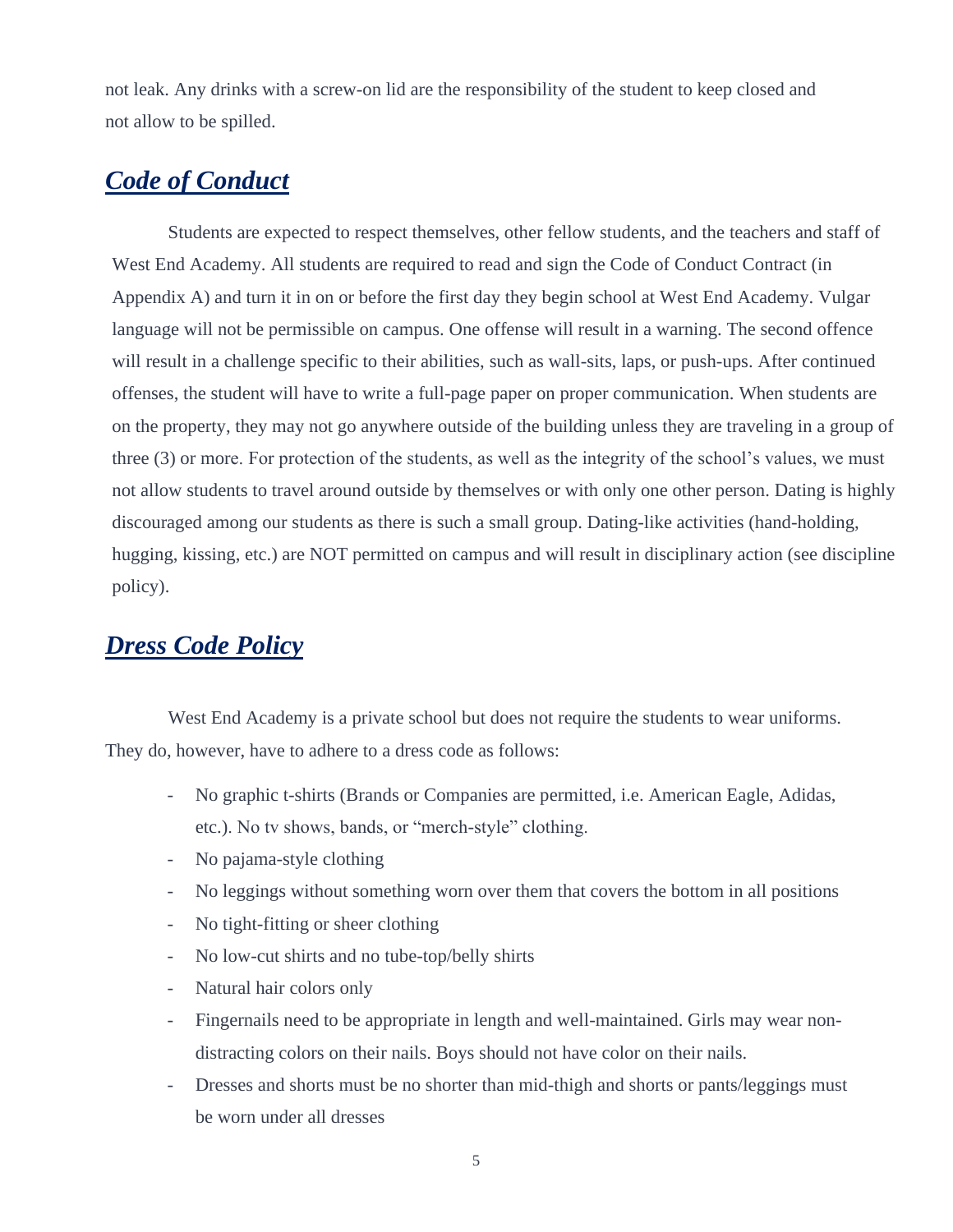- Wedge-style shoes are allowed but no other heels may be worn
- Hoodies may be worn but the hood may not be over the student's head during class.
- Hats are permitted unless they become an issue or distract the class in any way.
- Make-up may be worn by females, but not to the degree where it distracts the class in any way.
- Piercings- males: no visible piercings, females: ear piercings allowed. Please consult the principal if piercings were previously done and permanent. NOTE: This does not guarantee that they will be allowed.
- No visible tattoos. Please cover with clothing.

# *Disciplinary Policy*

Students may receive the following as a disciplinary action for breaking any of the school's policies or procedures:

- A write-up
- A challenge specific to their abilities, such as wall-sits, laps, or push-ups
- A paper on the offense
- Lunch detention
- After-school detention
- Parent-teacher conference
- A revocation of off-campus or other privilege
- In-school-suspension
- Suspension
- Expulsion

# *Attendance Policy*

Students are expected to be at school during school hours on days that our school calendar states that we are in session, unless previously discussed and agreed upon with the school Principal. Students are allowed two (2) unexcused absences per semester with a **written notice** from a parent or guardian and up to three (3) excused absences with a **Doctor's note**. There will be no absences allowed without a note. Excessive tardiness and absenteeism will result in parent meetings, extra hours, suspension/expulsion, loss of tuition assistance, or reports to the correct authorities. It will not be tolerated.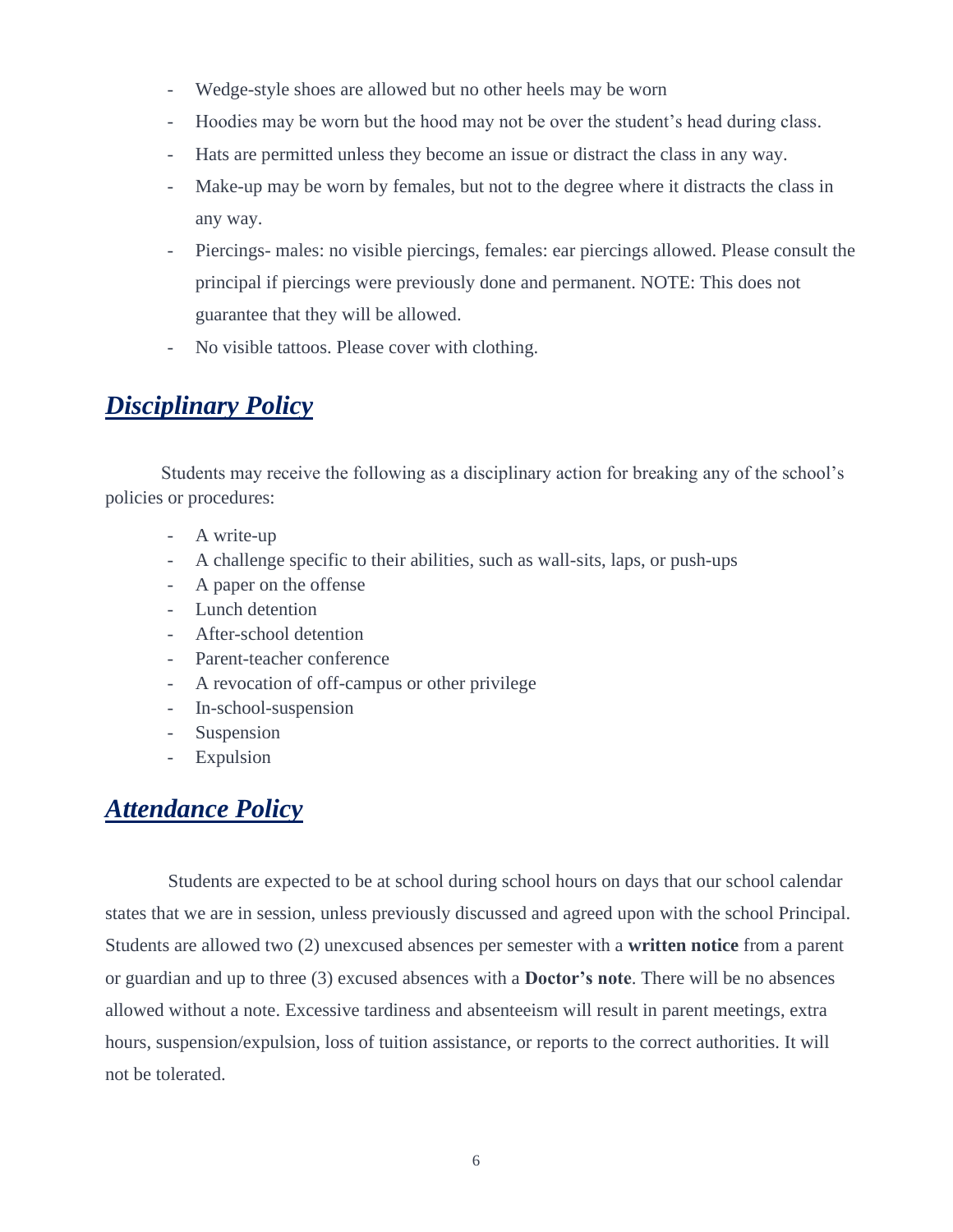West End Academy uses our own school calendar similar to Knox County's school calendar. For an updated calendar of this school year, please refer to the calendar provided in your admissions packet. The calendar has also been uploaded onto the website and can be found under "Admissions->Day School."

# *Illness Policy*

**Fever**

# Fevers are common but and are often a signal that something is wrong. **If your child has a fever of 100.0 F, please keep him/her home. If your child develops a fever of 100.0 F while at the West End Academy, you will be called to pick him/her up.**

Our policy is that your child must remain free of fever for **24 hours un-medicated**, before returning to school. The 24 hours begins when your child's fever has broken and remains in a normal range, **un-medicated**.

### **Diarrhea and Vomiting**

 Diarrhea due to illness is highly contagious. If your child has had diarrhea, please keep him/her home. If your child has had three or more episodes of diarrhea, you will be called to pick him/her up.

If your child vomits while at school, you will be called immediately to pick him/her up. Please keep your child at home until **24 hours after the vomiting has stopped.** When children return too soon, there is a much higher rate of recurrence and contagiousness.

### **Medications**

 If your child goes to the doctor and is prescribed antibiotics for an illness, please keep your child home until they have completed 24 hours of antibiotic treatment. If your child is to receive any medication at school, please bring in the labeled bottle from the pharmacy with your child's name clearly printed on the bottle with a recent date. We can administer medicine to your child with your written and signed consent (see the office for this form).

We dispense over the counter medications as outlined on the medication. We are restricted to the dosing instructions on the package. All medications must have your child's name written on the container and must be in the stored container (i.e. you cannot bring a bag of pills and tell us to give them one every hour.) Please bring all medication to the office and fill out the appropriate form.

7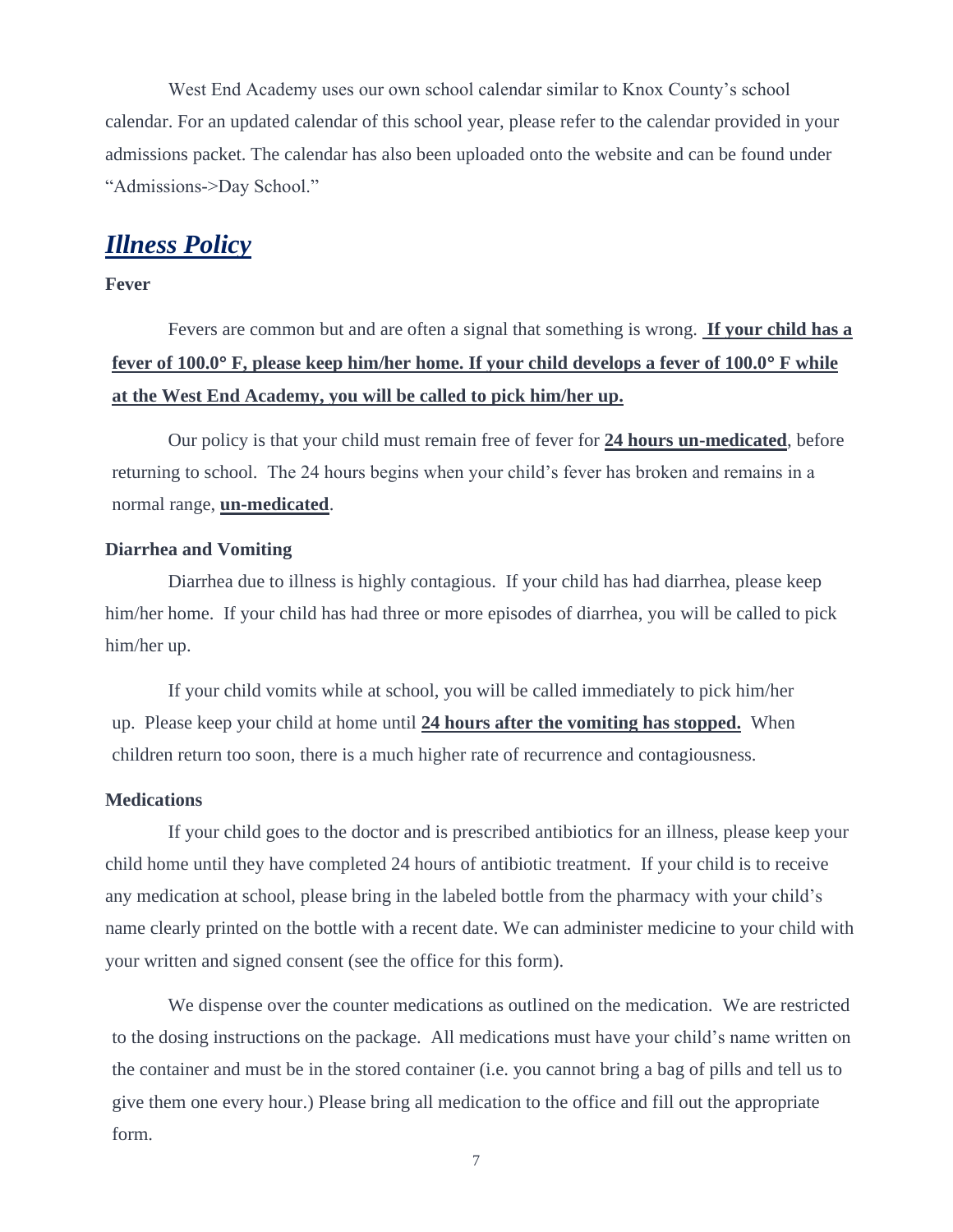### **COVID-19**

If your child has been around anyone that is thought to have COVID-19 or has been exposed to someone with COVID-19, you MAY NOT under any circumstance bring your child to school. Even if you child is fever and symptom-free. Children can be carriers, and this is a very rapidly spreading disease. If you or your child or anyone in the child's home have the following symptoms, you MAY NOT bring them to school, and they will be sent home IMMEDIATELY:

- **Fever**
- Dry cough
- Difficulty breathing
- Sore throat
- Chest pain
- Loss of taste or smell

# *Late Policy*

If your child is going to be more than ten (10) minutes late, you must call and notify the office of your tardiness. If your child misses more than five (5) hours of class total per semester, due to unexcused reasons, they will need to stay late to make up the time. Five hours of tardiness will result in the use of one of your child's unexcused absences. The discipline policy applies to tardiness.

If the students are late to class after break of lunch, they will be given a warning, and may lose a privilege. (See driver policy for more info.)

# *Early Dismissal Policy*

If your child will need to be picked up during school hours, you must come into the office and sign them out. If someone else will be picking them up, please call the office to give us ample notice of this change.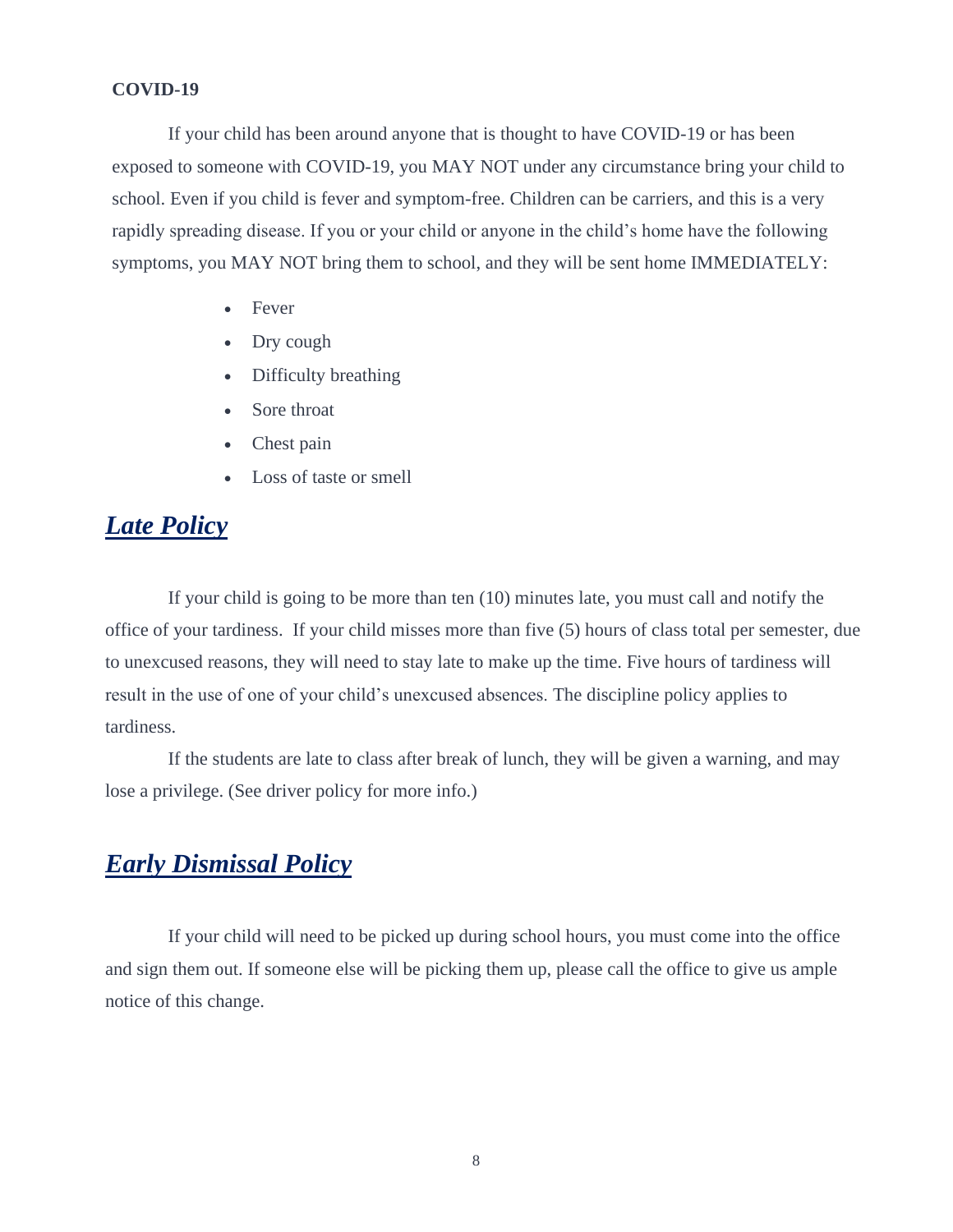# *Off-Campus/Driving Policy*

Only junior and senior students are permissible to drive off campus for lunch, and they must have a **current C+ average** in **all** their current classes and parent consent. These students **must have** the Off-Campus Form signed and filled out (found in Appendix C) by a parent or guardian prior to leaving campus, and the Parent/Student Contract in Appendix E must be filled out in its entirety. We must also have a copy of the student's valid and current driver's license as well as a valid and up-to-date copy of their vehicle insurance on file. If the student's driver's license or insurance become expired or revoked for any reason, the student may not drive on or off campus until an updated and reinstated copy can be provided.

**No freshman or sophomore students** may go off campus for lunch, even if they live in the same household, due to the fact that off-campus lunch is an upperclassman privilege. This privilege can be revoked by the school or parent at any time. If any code of conduct or driver policies are broken, this privilege will be revoked. (See driver form for more information).

# *Sports Policy*

Team sports will be available provided a coach and location are accessible during the school year. At this time, a coach is not on staff and will need to volunteer their time to head up a team at West End Academy.

# *Smoking and Search of Property Policy*

According to S.S. (State Statue) 39-17-1505(a), possession of a tobacco product, including vaping products, by a minor is a crime punishable for up to fifty (50) community hours. The juvenile will have to appear in court on the day scheduled, pay a fine, as well as complete the community hours assigned for the crime. It is also a crime for anyone over the age of twenty-one (21) to purchase or provide any tobacco product, including any vaping product, to a juvenile and is punishable for up to thirty (30) days in jail. Tobacco products are also not permitted on any school property according to Tennessee State Law and is a criminal offense. The teachers and staff at West End Academy will not tolerate absolute disregard for these laws and are mandated to call law enforcement if a crime has been committed on property.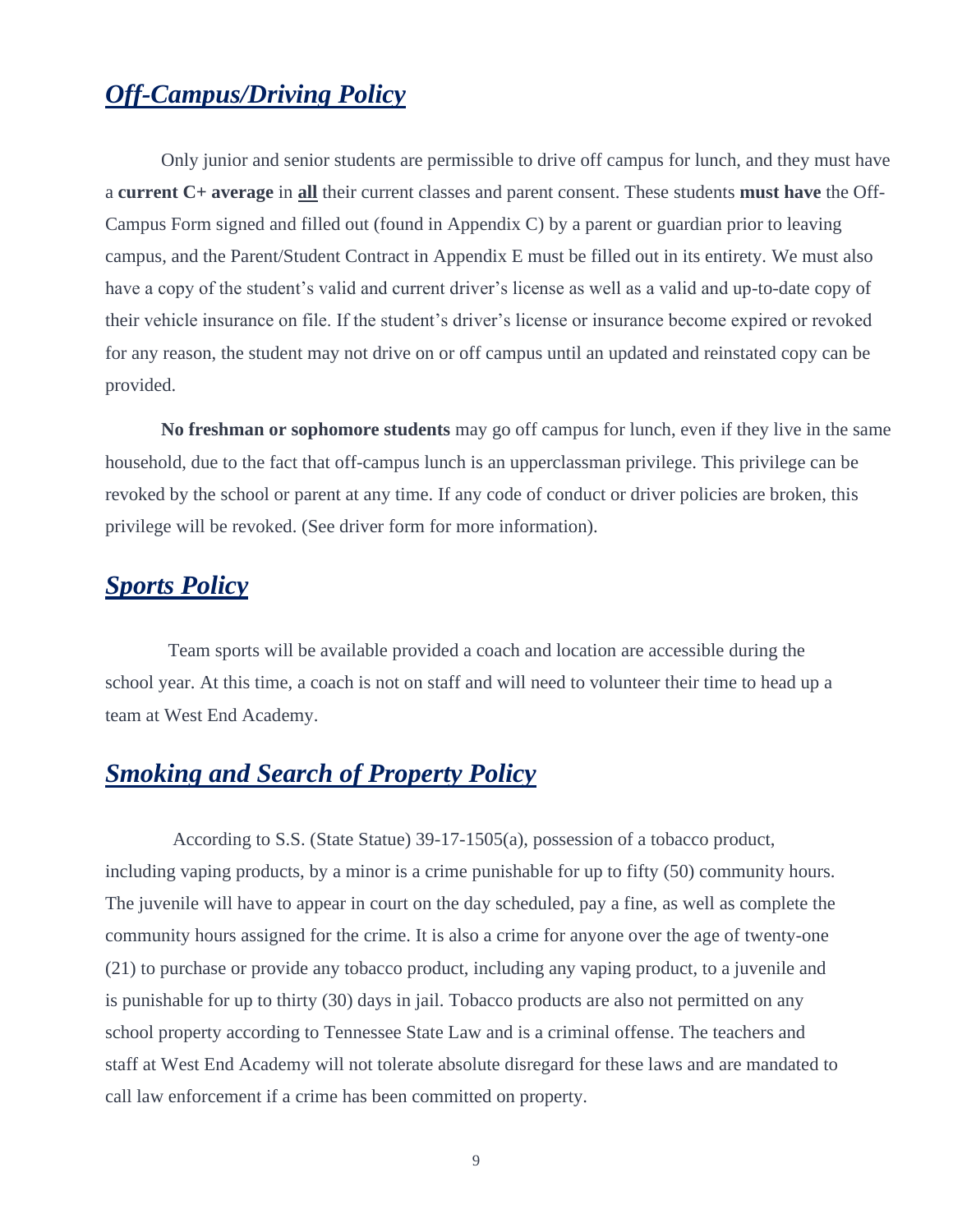According to the Tennessee School Security Act of 1981, "Vehicles parked on school property by students or visitors are subject to search for drugs, drug paraphernalia or dangerous weapons. S.S. 49-6-4204I "Lockers and storage areas, containers, and packages brought into the school by students or visitors are subject to search for drugs, drug paraphernalia, dangerous weapons or property that is not properly in possession of a student. West End Academy reserves the right to search students and property for any of these items. Random and scheduled searches will be completed of the students' belongings. (Please see the attached laws for more detail).

# *Cell Phone Policy*

 $\setminus$ 

Cell phones will only be allowed as needed for the purpose of conducting research and completing work during class. Texting, video recording, snap-chat posting, social media posting, and any form of communication during class are not permitted. We reserve the right to take these devices if they are not being used in the correct way. We use cell-phone violations. If your child is on the device when they are not permitted or are using the device for the wrong purpose, they will be issued a cell phone violation. After two violations, they lose the privilege to have the cell phone for five (5) school days. If the student needs the phone for after-school reasons, they must make arrangements with the principal. Cell phones are also often collected before classes and kept in the teacher's desk until the end of the class period or to be pulled out when needed for class instruction. We reserve the right to collect your child's phone during class as needed when it becomes a distraction to their learning. If you need to contact your child, you may call the school at any time.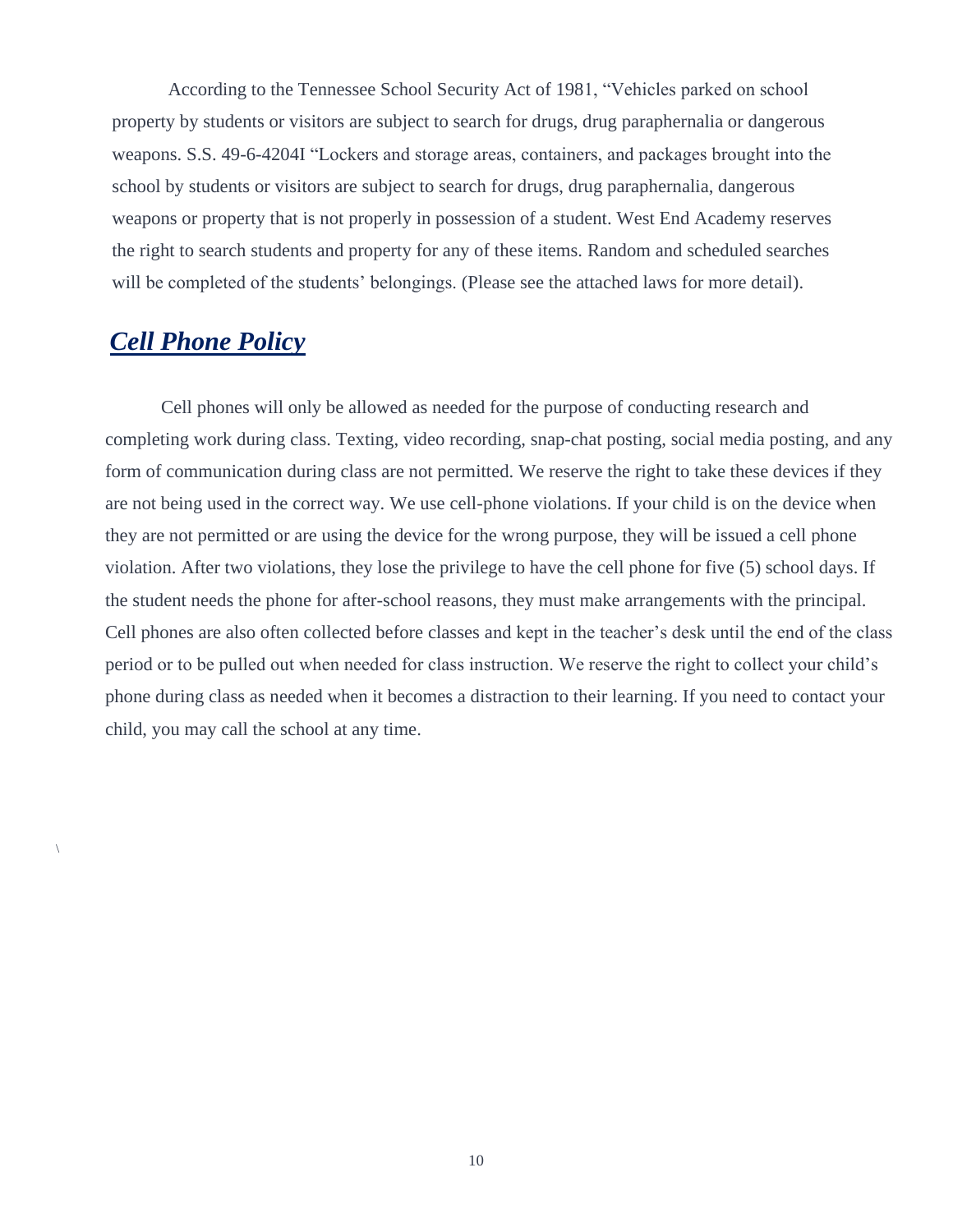

# **Appendix A: Parent/Student Contract**

I contract the Handbook and understand the expectations of the Handbook and understand the expectations for attendance, code of conduct, dress code, and smoking and search of property. I also understand the disciplinary actions if I do not abide by these policies. I will respect my classmates, teachers, and all staff at West End Academy. I will treat them the way that I want to be treated. I will think before I speak and not say anything that will tear someone down. I will do my best and not give up, even when things get tough. I will let someone know if I am having a hard time. I will:

\_\_\_\_\_\_\_\_ Walk in the hallways

\_\_\_\_\_\_\_\_ Raise my hand in class to speak

Respect my classmates

\_\_\_\_\_\_\_\_ Only go around property in groups of three (3) or more

Not steal or go through someone else's belongings without their permission

Tell the truth at all times

Respect West End Academy property and not cause damage to any of the property

**EXECUTE:** Be in class when I am supposed to be

Remember that this is a place of business and is not just a "hang-out" for me and my friends

\_\_\_\_\_\_\_\_ Abide by the dress code set forth in the Handbook

Allow my classmates to speak and respect when it is not my turn

\_\_\_\_\_\_\_\_ Keep my hands to myself and not be involved in any physical altercations

\_\_\_\_\_\_\_\_ Keep my language clean. I will wisely choose my words and topics that I talk about with others

Represent the values of WEA which include honesty, integrity, personal responsibility, respect, and hard work

Respect that the values of Christian principles are taught at West End Academy, and I understand that I will be taught these principles at this school.

Student Signature: \_\_\_\_\_\_\_\_\_\_\_\_\_\_\_\_\_\_\_\_\_\_\_\_\_\_\_\_\_\_\_\_\_\_\_\_\_\_\_\_\_\_\_ Date: \_\_\_\_\_\_\_\_\_\_\_\_\_\_\_\_\_\_\_

**I, \_\_\_\_\_\_\_\_\_\_\_\_\_\_\_\_\_\_\_\_\_\_\_\_\_\_\_\_\_\_\_\_\_\_\_\_\_\_\_\_\_\_, have read the Handbook and the above expectations for my child, and I agree to the rules and policies set forth within the Handbook. I have reviewed these expectations with my child and understand all of the rules and expectations for my child.**

**Parent Signature:**  $\qquad \qquad$  Date: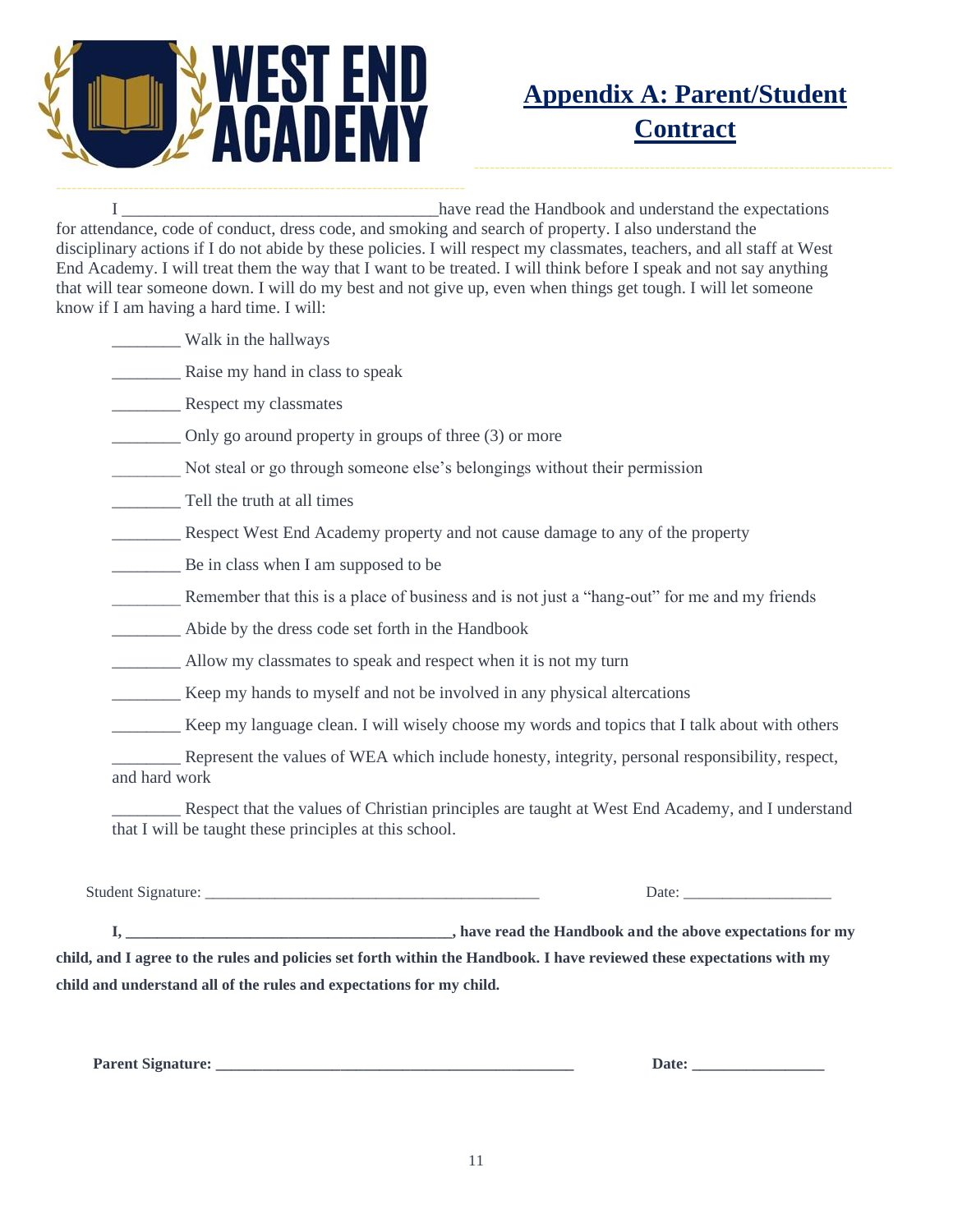

Dear Parent,

During the school year your student will be involved in several field trips with their teachers. We will notify you of the various field trips as well as any money needed to be collected for the trips as they come but would like for you to please fill out a general field trip form in the event there is an opportunity to go on an educational field trip with short notice. All field trips will correlate with a class or classes the student is currently enrolled in or will be an exceptional enrichment experience for the student. Please list any allergies your student has and any dietary concerns you have as well.

My child, \_\_\_\_\_\_\_\_\_\_\_\_\_\_\_\_\_\_\_\_\_, has permission to be transported by a staff member of West End Academy to and from various field trips throughout the 20  $-20$  school year. I hereby give consent for him/her to eat and the various locations if the field trip includes a meal and will list any allergies or dietary restrictions/concerns below if applicable.

|             | Date: $\qquad \qquad$                                  |
|-------------|--------------------------------------------------------|
| (PRINTED)   |                                                        |
|             |                                                        |
|             | Date: $\frac{1}{\sqrt{1-\frac{1}{2}}\cdot\frac{1}{2}}$ |
| (SIGNATURE) |                                                        |
|             |                                                        |
|             |                                                        |
|             |                                                        |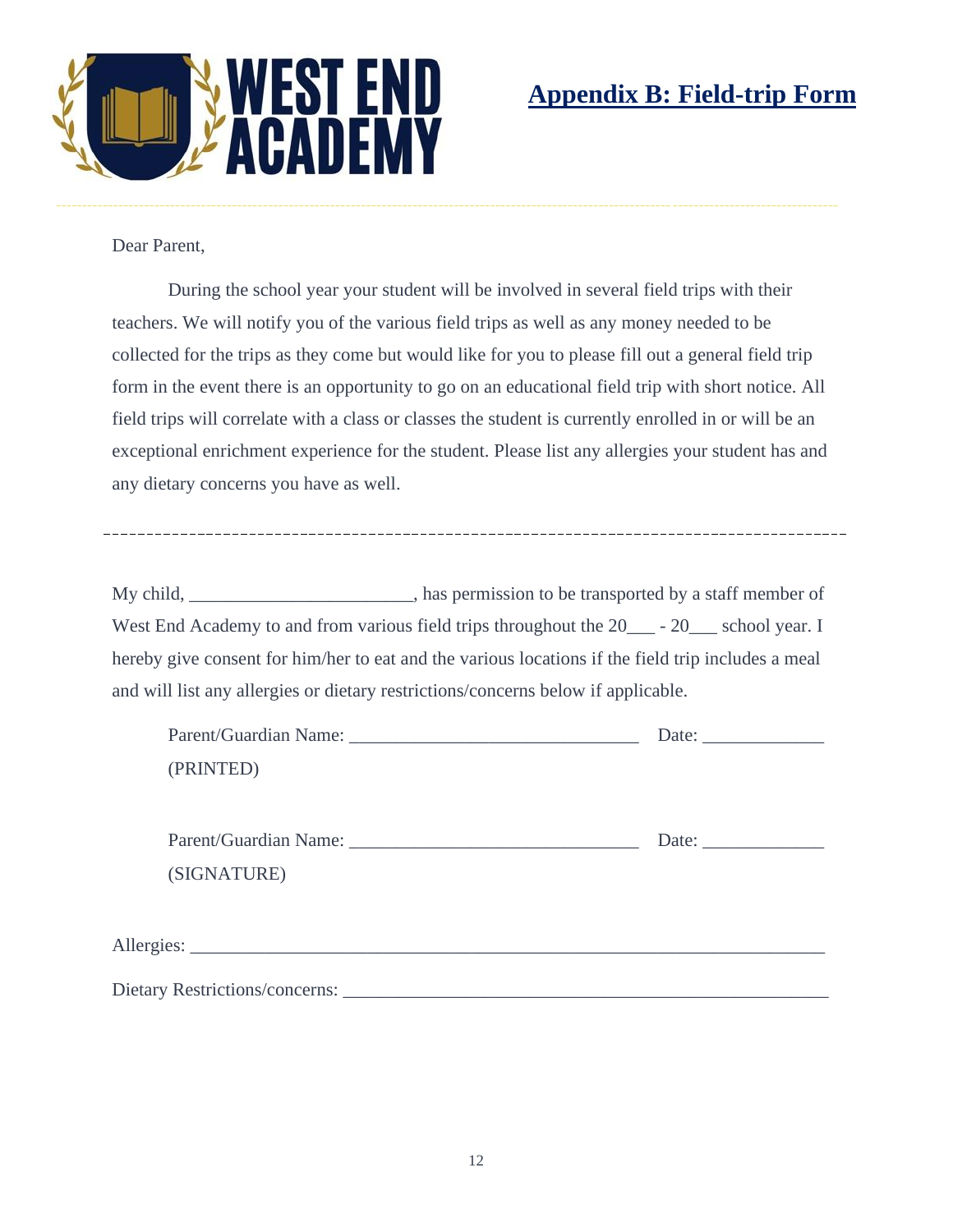

# **Appendix C: Medication Waiver**

Dear Parent,

During the school year your student may experience some mild medical needs that can be treated with medication that we have here. Some medical matters are more serious. Please fill out the information below so we know how best to serve your child in an emergency or mild case.

My child, \_\_\_\_\_\_\_\_\_\_\_\_\_\_\_\_\_\_\_\_\_\_, has permission to take the following medications while at West End Academy (please check all that apply):

| $\Box$ Ibuprofen     | $\Box$ Antibiotic Ointment | $\Box$ Chapstick |
|----------------------|----------------------------|------------------|
| $\Box$ Acetaminophen | $\Box$ Antihistamine       | $\Box$ Tums      |
| $\Box$ Bandage       | $\Box$ Cough Drops         |                  |

In the event your child needs to be transported to a hospital, we ask that you specify which hospital you would prefer; otherwise, they will be transported to whichever hospital the first responders send them to. Please include a copy of your health insurance card so we may have that on file in the event of an emergency.

| (PRINTED)                                                                                                                                                                                                                                     |  |  |
|-----------------------------------------------------------------------------------------------------------------------------------------------------------------------------------------------------------------------------------------------|--|--|
| Parent/Guardian Name: 2008 and 2008 and 2010 and 2010 and 2010 and 2010 and 2010 and 2010 and 2010 and 2010 and 2010 and 2010 and 2010 and 2010 and 2010 and 2010 and 2010 and 2010 and 2010 and 2010 and 2010 and 2010 and 20<br>(SIGNATURE) |  |  |
|                                                                                                                                                                                                                                               |  |  |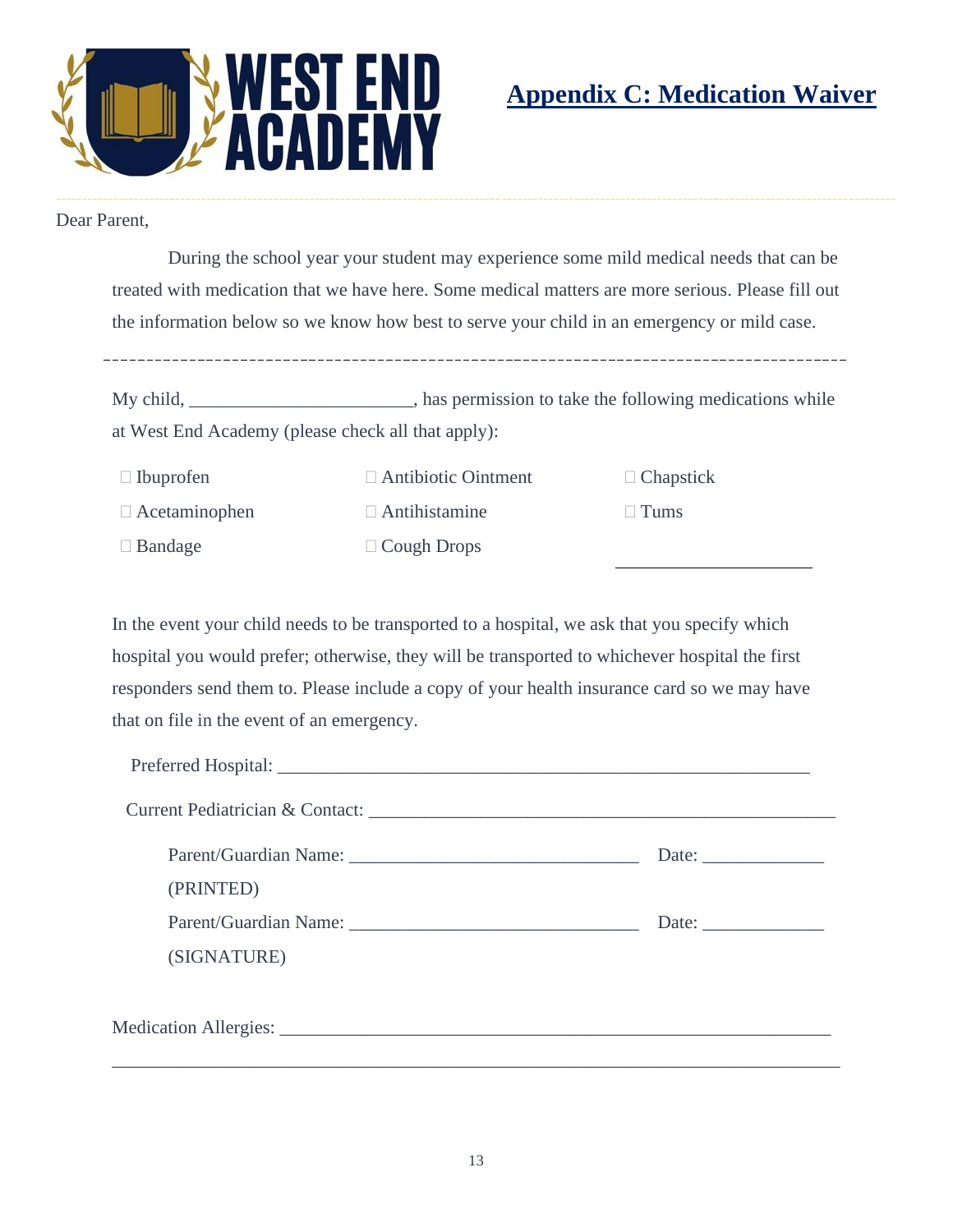

# **Appendix D: TN Code 49-6-4204 & 49-6-4205 (2017): Search of Property and Reporting**

### --------------------------------------------------------------------------------------------------------------------------------------- **Universal Citation: TN Code 49-6-4204**

(a) When individual circumstances in a school dictate, a principal may order that vehicles parked on school property by students or visitors, containers, packages, lockers or other enclosures used for storage by students or visitors, and other areas accessible to students or visitors be searched in the principal's presence or in the presence of other members of the principal's staff.

(b) Individual circumstances requiring a search may include incidents on school property, including school buses, involving, but not limited to, the use of dangerous weapons, drugs or drug paraphernalia by students that are known to the principal or other staff members, information received from law enforcement, juvenile or other authorities indicating a pattern of drug dealing or drug use by students of that school, any assault or attempted assault on school property with dangerous weapons or any other actions or incidents known by the principal that give rise to reasonable suspicion that dangerous weapons, drugs or drug paraphernalia are held on school property by one (1) or more students.

(c) A notice shall be posted in the school that lockers and other storage areas, containers, and packages brought into the school by students or visitors are subject to search for drugs, drug paraphernalia, dangerous weapons or any property that is not properly in the possession of the student.

(d) A notice shall be posted where it is visible from the school parking lot that vehicles parked on school property by students or visitors are subject to search for drugs, drug paraphernalia or dangerous weapons.

### **Universal Citation: TN Code 49-6-4205**

a) A student may be subject to physical search because of the results of a locker search, or because of information received from a teacher, staff member, student or other person if such action is reasonable to the principal. (b) All of the following standards of reasonableness shall be met:

(1) A particular student has violated school policy;

(2) The search will yield evidence of the violation of school policy or will lead to disclosure of a

dangerous weapon, drug paraphernalia or drug;

(3) The search is in pursuit of legitimate interests of the school in maintaining order, discipline, safety, supervision and education of students;

(4) The search is not conducted for the sole purpose of discovering evidence to be used in a criminal prosecution;  and

(5) The search shall be reasonably related to the objectives of the search and not excessively intrusive in light of the age and sex of the student, as well as the nature of the infraction alleged to have been committed.

**I have read and understand that West End Academy observes the right to search backpacks,** 

**pockets, and anything in the possession of any individual for safety and security purposes. I consent** 

**to random and scheduled searches. Any illegal or incriminating evidence if found will be reported** 

**to KPD immediately.** 

| <b>Student Signature:</b> | Date:        |
|---------------------------|--------------|
| <b>Parent Signature:</b>  | <b>Date:</b> |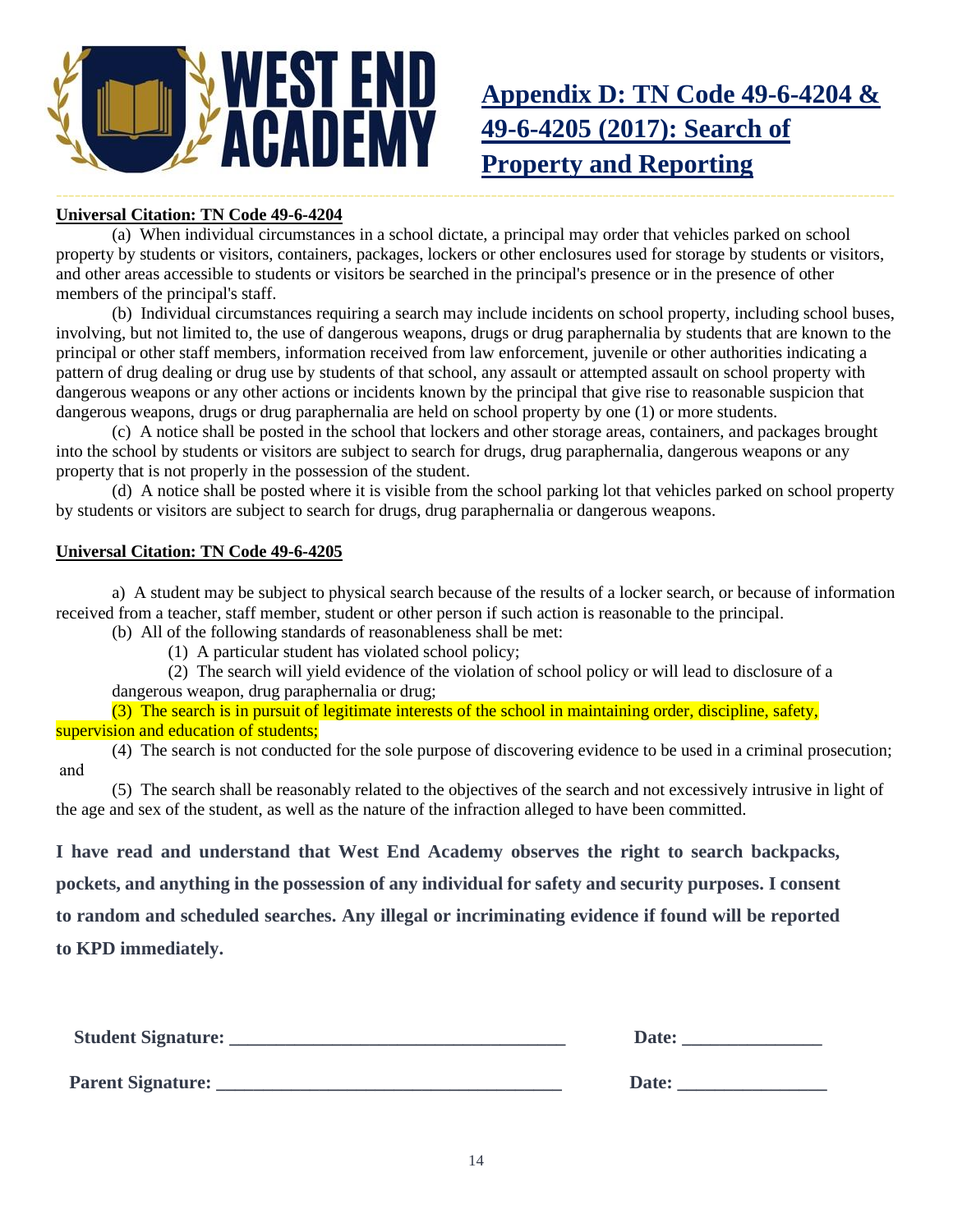

Dear Parent,

 It is our privilege to allow our Juniors and Seniors in good educational standing (current C+ or higher in all classes) the opportunity to go off-campus for lunch. In addition to having a C+ grade in all of their classes, each student must provide a copy of a valid driver's license, a current copy of their vehicle insurance, and a signed driver contract and this waiver. Please sign and return the top portion if you give your child permission to drive off campus during their lunch break along with a copy of all of the required documents. This is a privilege that may be revoked by the school or parents. *EVEN IF YOUR CHILD IS 18 YEARS-OLD, THIS FORM MUST BE FILLED OUT MY GUARDIAN/PARENT.*

|                  |                                                                   | My child, ______________________________, has permission to drive off- campus for lunch with |
|------------------|-------------------------------------------------------------------|----------------------------------------------------------------------------------------------|
|                  | lunch break for the 20 <sub>-</sub> -20 <sub>-</sub> school year. |                                                                                              |
| <b>NER</b><br>RM | Parent/Guardian Name:                                             | Date: $\qquad \qquad$                                                                        |
| DRI<br>匠         | Parent/Guardian Signature:                                        |                                                                                              |